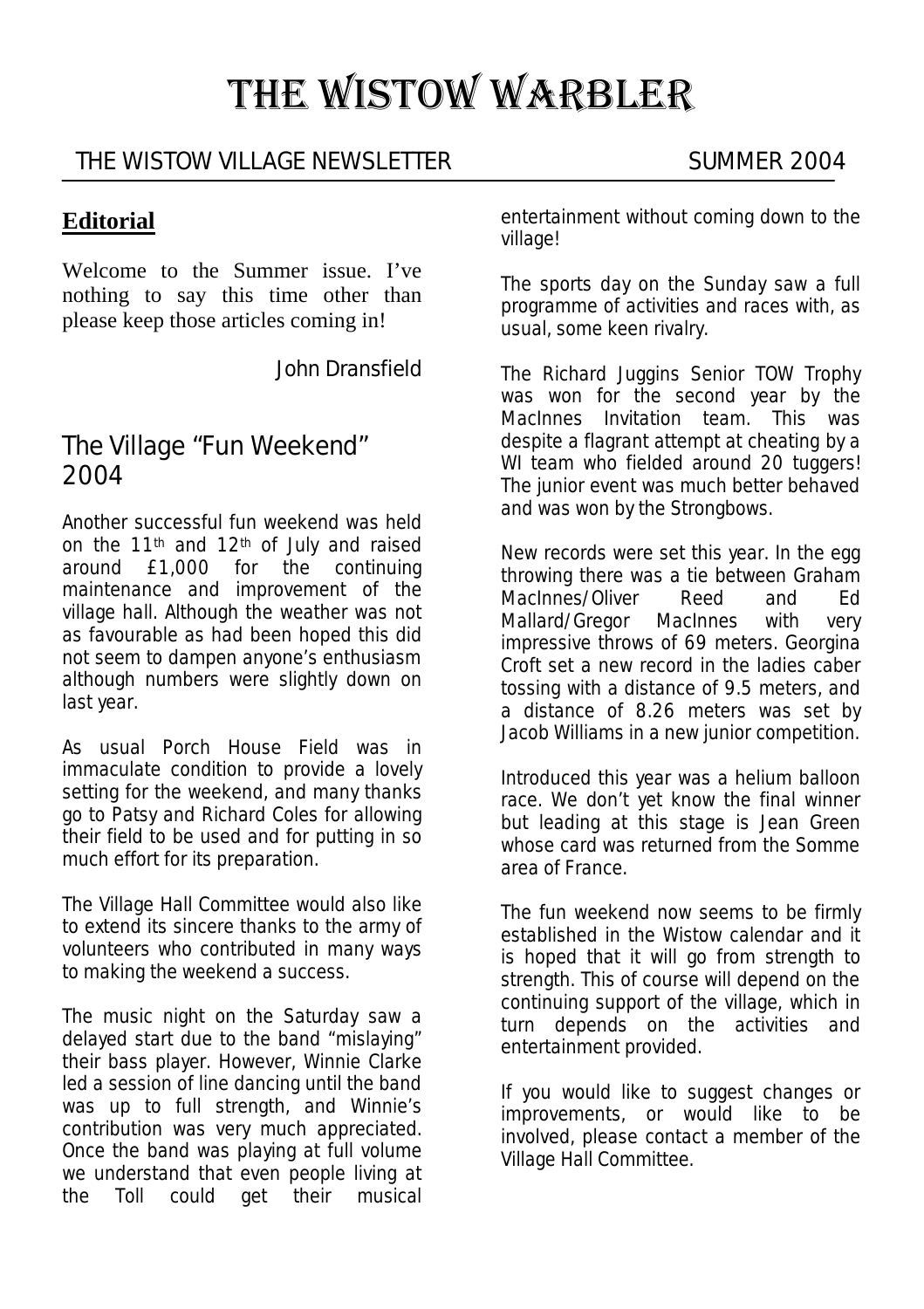#### **ORGAN FOR SALE FROM THE CHURCH**

The church has recently purchased a new organ, and a good home is now being sought for the previous one. This is a Technics organ, complete with stool, and is available immediately; the price will be £100 or near offer.

For more information please contact Pam Franklin on 824725.

#### **NEW PARISH COUNCILLOR**

Following the previous notification of a vacancy on the Parish Council I am pleased to say that Ted Benson, of Mill Farm House, put himself forward as wishing to join the council.

There were no further applicants and so Ted was unanimously co-opted onto the Parish Council at the Annual General Meeting held on 20th May.

This means that the council is once more up to its complement of 7 councillors and, for his sins, Ted has agreed to pick up responsibility for traffic issues.

# **Erecting Advertising Signs on the Approaches to the Village**

This will be of interest to anyone who may wish to erect any signs along the roadside to advertise forthcoming events in the village.

In the past, signs have been put up on the verges to advertise events and occasionally these signs have disappeared. The reason is that, apparently, the Highways Act 1980 makes such signs illegal and allows local authorities to remove them; in fact, Huntingdonshire District Council employs someone specifically to remove such signs.

So, if you wish to put up any advertising signs, you should first of all get agreement from Cambridgeshire County Council (not HDC!). They are usually OK about signs for one-off events of a non-commercial nature, and will then advise Hunts D.C. not to remove them.

Contact Traffic Management at Cambs C.C. Western Division on 01480 376700.

#### **UPWOOD YOUTH CLUB**

We have been asked to let you know about Upwood Youth Club which started in September last year. It is open to youngsters in school years 7 to 11 who attended Upwood Primary School, and so many teenagers from Wistow are eligible.

The club meets in Upwood Village Hall and activities include pool, table tennis, Playstation, computers, chill and chat corner, table football, snack bar, dance mat, and lots more. Themed meetings include film nights and game nights.

New funding means that the club is planning to open every Friday, as well as selected days during school holidays. Day trips to exiting places such as Alton Towers, Thorpe Park and Butlins are also being planned.

For more information contact Kim on 710760, Kate on 815475, or e-mail youthclub@upwood.org.

#### **UPDATE ON THE RESTORATION OF THE CHURCH WALL**

You will recall that we informed you last year that the church wall was in need of extensive renovation and that this work would be likely to cost in the region of £30,000.

The principle source of the funding, some 75%, will be from Huntingdonshire District Council with most of the balance coming through a grant from the Local Heritage Initiative. It is a condition of this grant that applicants must be able to demonstrate the involvement of, and a benefit to, the local community; to this end a small working group of members of the Parish